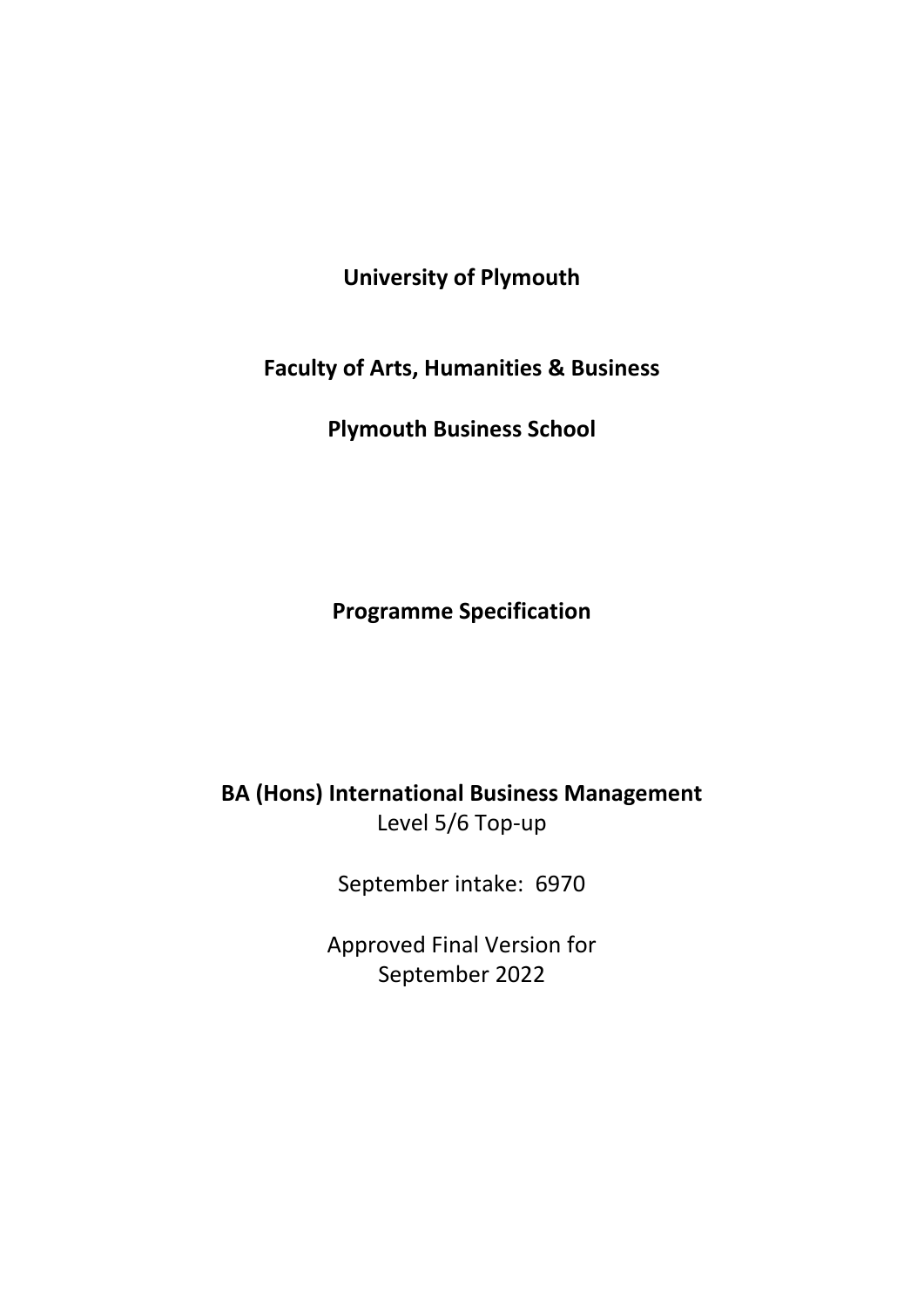#### **1. Final award titles:**

BA (Hons) International Business Management

**Intermediate award titles:** Not applicable

**UCAS code:** N202 **HECOS code:** 100080

**2. Awarding institution:** University of Plymouth **Teaching institution:** University of Plymouth

# **3. Accrediting body**

Not applicable.

## **4. Distinctive Features of the Programme and the Student Experience**

- The innovative one or two year programme embraces a broad spectrum of industry relevant modules and is especially attractive to students who wish to build a career in the vibrant international business sector. Optional modules give students the opportunity to study areas of interest.
- The two year programme offers students the opportunity to undertake a placement between their first and second year.
- The structured one and two year programme aims to provide students with the ability to exercise personal responsibility and decision-making in the competitive international business sector.
- Students receive dedicated support to assist in their transition from their home country to the UK. This includes outstanding academic and language support offered by specialist tutors.
- We believe that building our students' personal and professional resilience is key to them pursuing a successful and rewarding career. Our careers provision offers dedicated support to help students prepare for work experience, placement years and graduate interviews, ensuring that they are competitive in the future graduate market.

## **5. Relevant QAA Subject Benchmark Group**

Business and Management (2019) [https://www.qaa.ac.uk/docs/qaa/subject-benchmark-statements/subject-benchmark](https://www.qaa.ac.uk/docs/qaa/subject-benchmark-statements/subject-benchmark-statement-business-and-management.pdf?sfvrsn=db39c881_5)[statement-business-and-management.pdf?sfvrsn=db39c881\\_5](https://www.qaa.ac.uk/docs/qaa/subject-benchmark-statements/subject-benchmark-statement-business-and-management.pdf?sfvrsn=db39c881_5)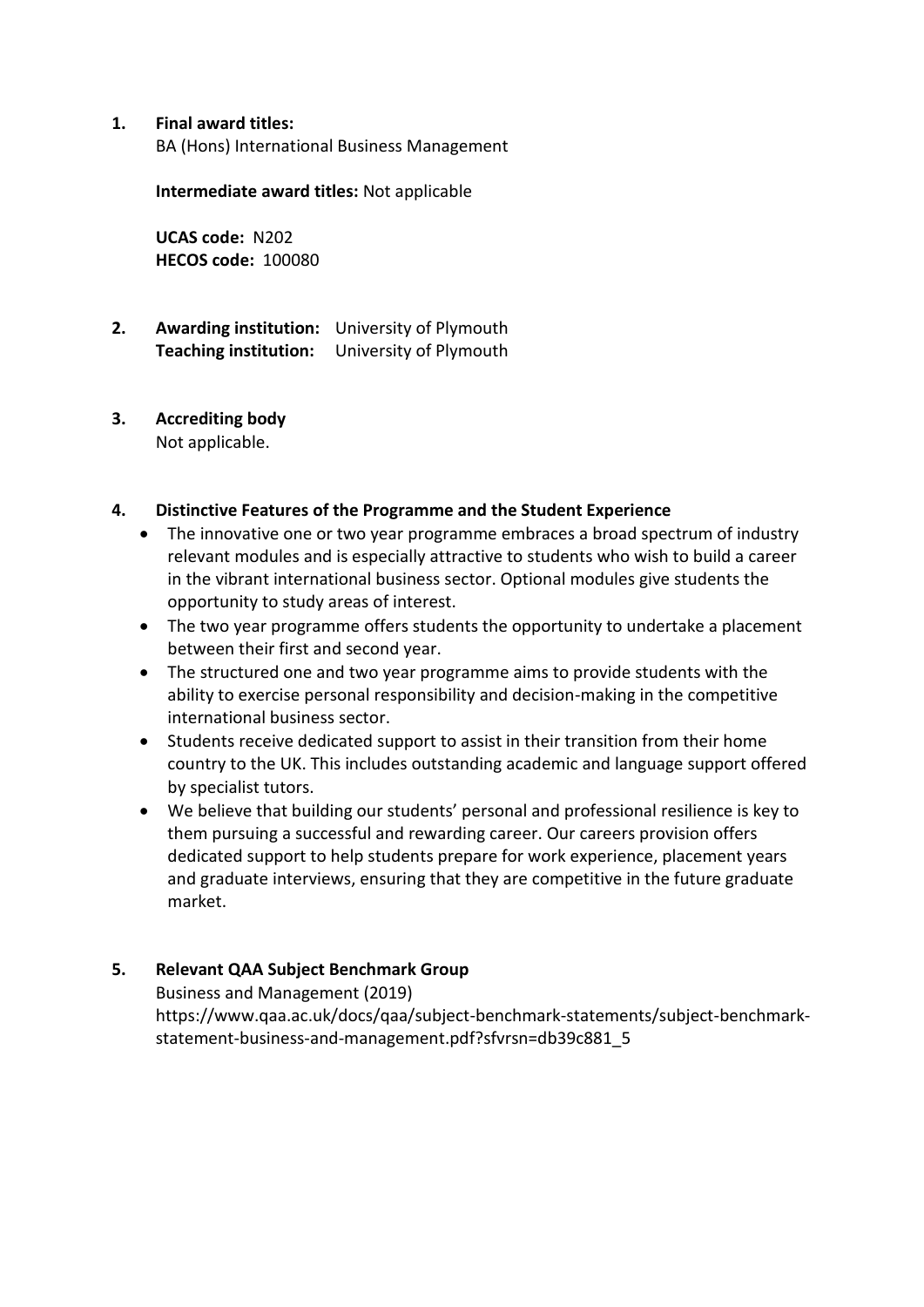**6. Programme Structure** *Students may take either L5 plus Level 6 consecutively or L6 only, depending on entry qualifications.*

#### **Level 5**

| Semester 1                                      | Semester 2                                   |
|-------------------------------------------------|----------------------------------------------|
| HRL5007 / The Effective Manager: People and     | STO5003 / International and Digital Business |
| Marketing                                       | and Accounting                               |
| (40 credits)                                    | (40 credits)                                 |
| One from: *                                     | HRL5008 / Challenge Module                   |
| ELC205 / Professional and Academic              | (20 credits)                                 |
| Communication (20 credits)                      |                                              |
| OR.                                             |                                              |
| MAR5004 / International Supply Chain            |                                              |
| Management (20 credits)                         |                                              |
| <b>OR</b>                                       |                                              |
| ECN5006 / International Trade and International |                                              |
| Finance (20 credits)                            |                                              |
|                                                 |                                              |

**PBS500CPD / Careers and Professional Development** (zero credit): This core module is aimed at enhancing student employability and supporting those wishing to apply for placements.

| <b>Optional Placement Year</b>            |  |
|-------------------------------------------|--|
| PBS600PLC / Placement Year (zero credits) |  |

#### **Level 6**

| Semester 1                                      | Semester 2                                                |  |  |  |  |  |  |  |  |  |
|-------------------------------------------------|-----------------------------------------------------------|--|--|--|--|--|--|--|--|--|
|                                                 | STO6007 / International Strategy and Business Improvement |  |  |  |  |  |  |  |  |  |
|                                                 | (40 credits)                                              |  |  |  |  |  |  |  |  |  |
| HRL6003 / Human Resource Management in a        | STO6004 / Enterprise, Innovation and Creativity           |  |  |  |  |  |  |  |  |  |
| <b>Global Context</b>                           | (20 credits)                                              |  |  |  |  |  |  |  |  |  |
| (20 credits)                                    |                                                           |  |  |  |  |  |  |  |  |  |
| One from: *                                     | MKT6009 / Global Marketing Management                     |  |  |  |  |  |  |  |  |  |
|                                                 | (20 credits)                                              |  |  |  |  |  |  |  |  |  |
| ELC316 / Professional Business Communication    |                                                           |  |  |  |  |  |  |  |  |  |
| (20 credits)                                    |                                                           |  |  |  |  |  |  |  |  |  |
| <b>OR</b>                                       |                                                           |  |  |  |  |  |  |  |  |  |
| MAR6004 / International Supply Chain            |                                                           |  |  |  |  |  |  |  |  |  |
| Management (20 credits)                         |                                                           |  |  |  |  |  |  |  |  |  |
| <b>OR</b>                                       |                                                           |  |  |  |  |  |  |  |  |  |
| ECN6006 / International Trade and International |                                                           |  |  |  |  |  |  |  |  |  |
| Finance (20 credits)                            |                                                           |  |  |  |  |  |  |  |  |  |

*\*Note: a module cannot be taken more than once even if offered at a different level.*  **PBS600CPD / Continued Career and Professional Development** (zero credit): This core module is aimed at further enhancing student employability and builds upon the level 5 module.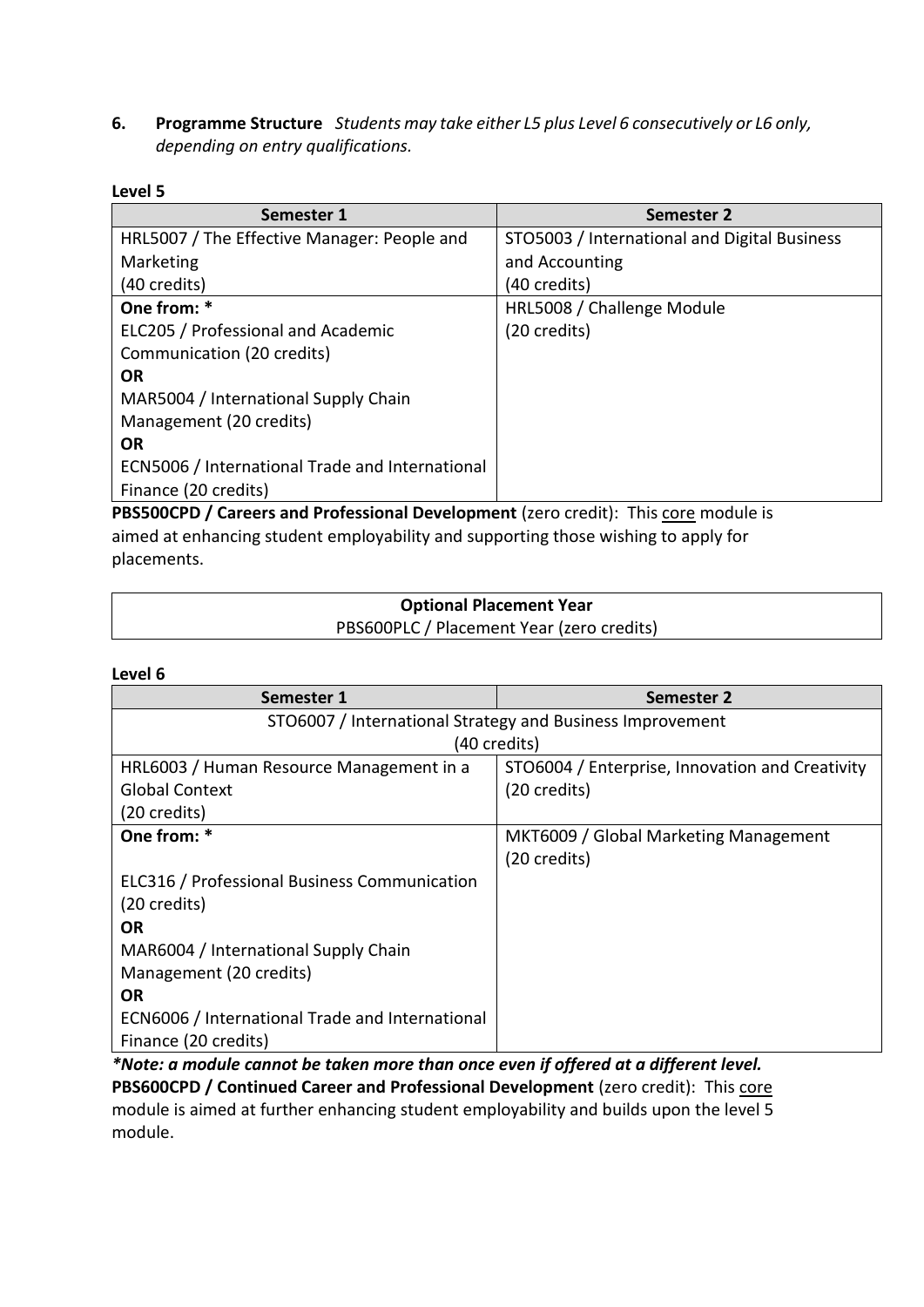## **7. Programme Aims**

The programme aims to:

- develop a broad understanding of the complex, diverse and integrated nature of business activity involved in international management. To develop an appreciation of the global marketplace in which businesses operate and the implications of this for business decisions and organisational culture;
- foster awareness of the various dynamic contextual factors that will influence domestic and international business;
- promote in-depth knowledge and understanding of the functional disciplines associated with international business and identify their contribution to strategic decisions;

## **8. Programme Intended Learning Outcomes**

## **8.1. Knowledge and understanding**

On successful completion graduates should have developed:

- 1. understanding of the holistic nature of business;
- 2. the ability to use an appropriate theoretical model to explain the elements and integrated nature of the national and international context within which businesses operate;
- 3. complex knowledge and understanding of the key functional areas;
- 4. understanding of inputs, processes and outcomes of strategic decision making;
- 5. knowledge of communication/information technology used in the workplace;
- 6. evaluation skills in understanding of the international/multi-national workplace;
- 7. an appreciation of the nature of enterprise and the need for innovation in decision making;
- 8. appreciation of the nature of globalisation and the implications for business;

## **8.2. Cognitive and intellectual skills**

On successful completion graduates should have developed the ability to:

- 1. undertake critique of rival frameworks and theories;
- 2. undertake abstract analysis and synthesis;
- 3. undertake intelligent application of appropriate principles in assessing policy or practice;
- 4. undertake problem solving and research methods

## **8.3. Key and transferable skills**

On successful completion graduates should have developed the ability to:

- 1. undertake literary and information processing;
- 2. self-manage;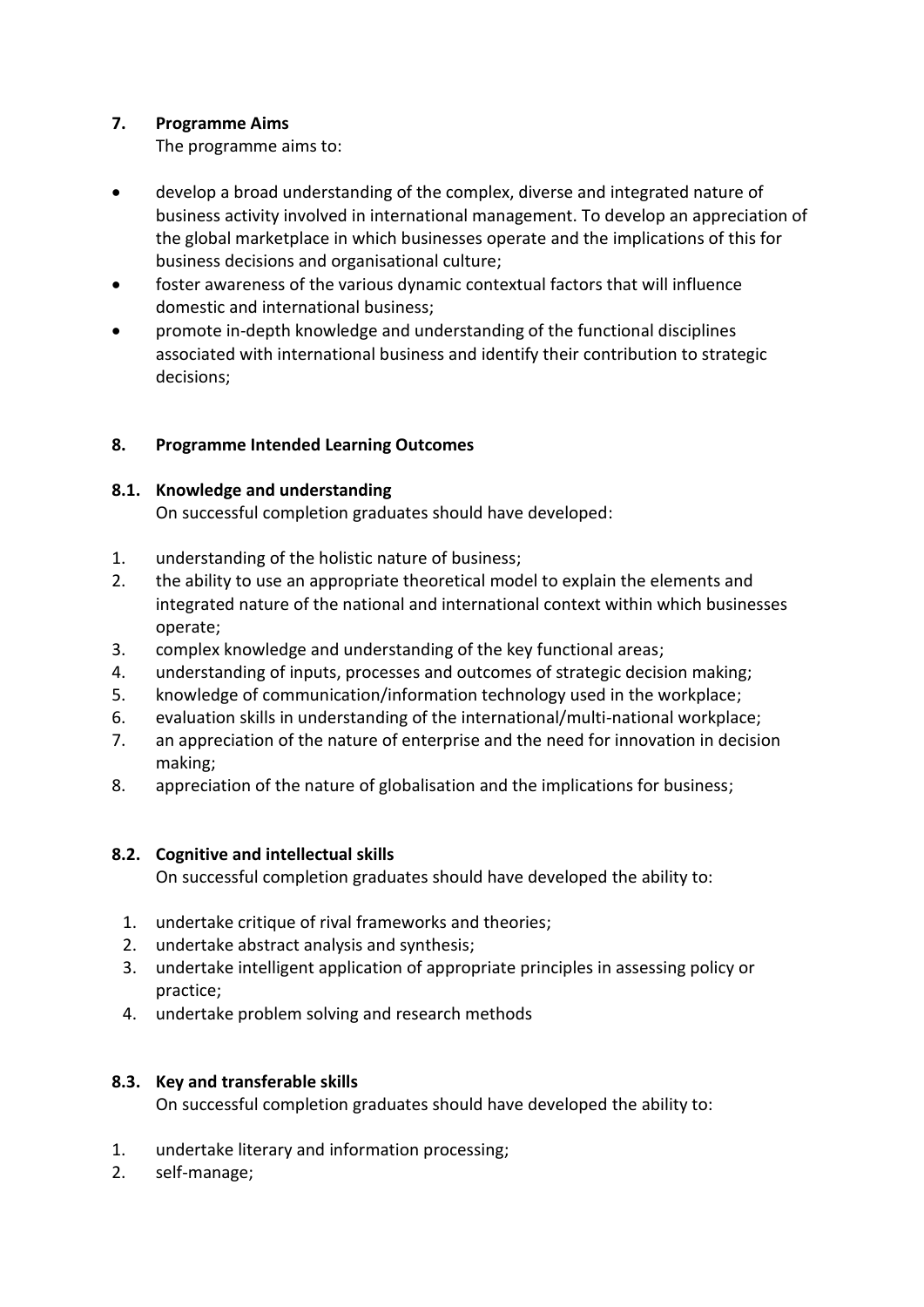- 3. communicate (oral/written/CIT);
- 4. utilise numeracy/quantitative skills;
- 5. utilise learning skills (reflection/evaluation/synthesis).

#### **8.4. Employment related skills**

On successful completion graduates should have developed the ability to:

- 1. exercise initiative and personal responsibility;
- 2. make decisions in complex and unpredictable contexts;
- 3. demonstrate the learning ability needed to undertake appropriate further training of a professional or equivalent nature.

#### **8.5. Practical skills**

On successful completion graduates should have developed:

- 1. computer and information management technology skills;
- 2. presentation and oral communication skills;
- 3. written communication skills.

#### 9. **Admissions Criteria, including APCL, APEL and Disability Service arrangements**

| <b>Entry Requirements</b> | BA (Hons) Business (Level5/6 Top-up)                                   |
|---------------------------|------------------------------------------------------------------------|
| Entry to Level 6          | Applicants should possess a commensurate level 5 business related      |
|                           | equivalent to 120 credits of study at Levels 4 and 5.                  |
| Entry to Level 5          | Applicants should possess a commensurate level 4 business related      |
|                           | equivalent to 120 credits of study at Level 4.                         |
| <b>APL</b>                | Applications for the accreditation of prior experience and/or learning |
|                           | will be considered by the Programme Leader on a case-by-case basis     |
|                           | in accordance with published University of Plymouth regulations.       |
| Language requirements     | Candidates whose first language is not English require IELTS 6.0 (with |
|                           | a minimum of 5.5 in each element) or equivalent.                       |

Disability Service arrangements are as per standard University practice. Applicants can access information at:

[https://www.plymouth.ac.uk/student-life/services/student-services/disability-and](https://www.plymouth.ac.uk/student-life/services/student-services/disability-and-dyslexia/applicants)[dyslexia/applicants](https://www.plymouth.ac.uk/student-life/services/student-services/disability-and-dyslexia/applicants)

## **10. Progression routes/criteria for final and intermediate awards** Not applicable.

**11. Non-standard regulations** Not applicable.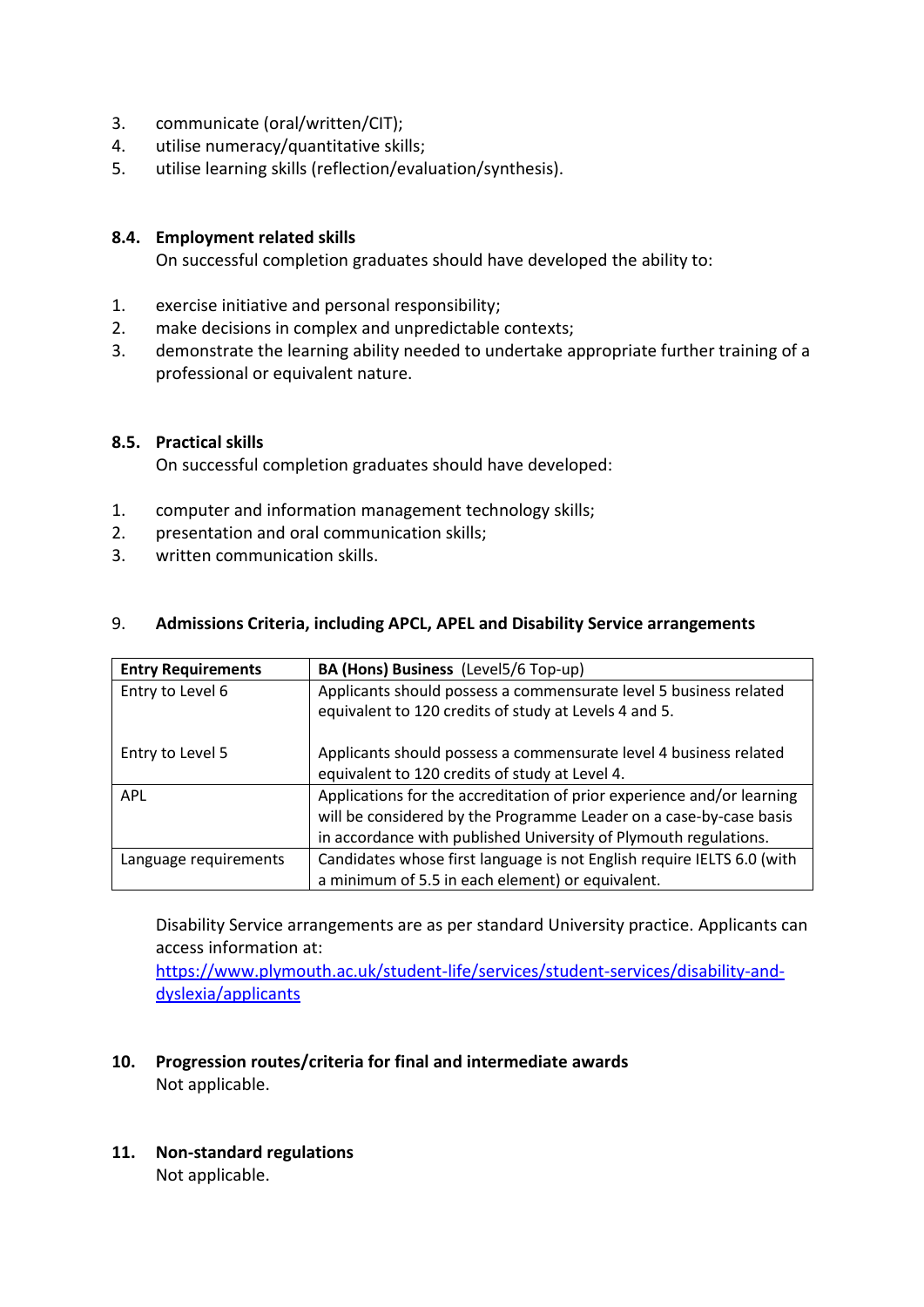## **12. Transitional arrangements**

Any repeating other students will be managed on a case by case basis as necessary for them to achieve their award.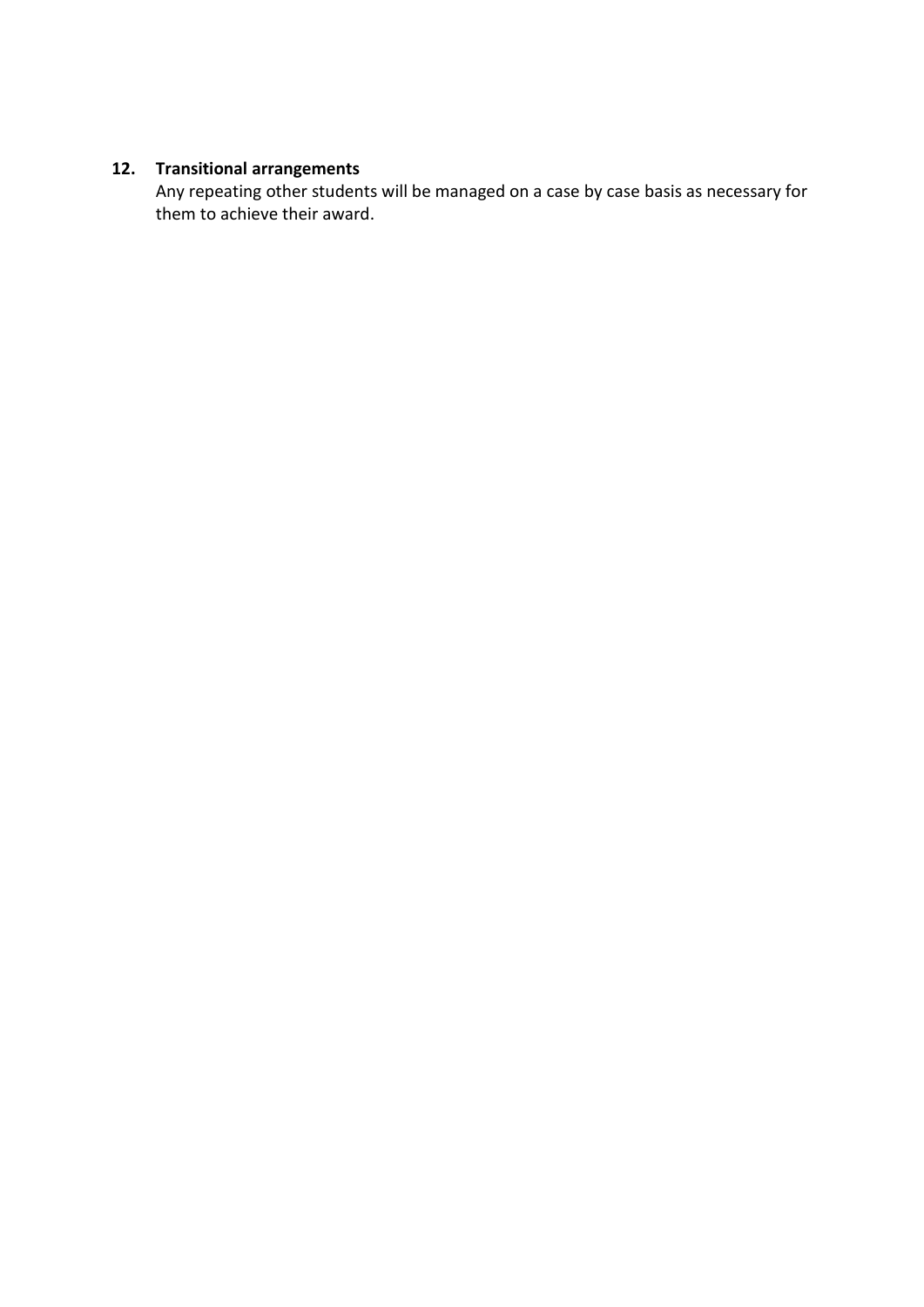|         | <b>Core Modules</b>                                     |                  |                              |              |                           |                |                 |   |                                       |              |                       |                    |                                                 |                           |                              |                     |                |                           |                           | Award Learning Outcomes contributed to (for more information see Section 8)                                                                                        |                    |              |                           |                | Compensation<br>Y/N | Assessment<br>Element(s) and |
|---------|---------------------------------------------------------|------------------|------------------------------|--------------|---------------------------|----------------|-----------------|---|---------------------------------------|--------------|-----------------------|--------------------|-------------------------------------------------|---------------------------|------------------------------|---------------------|----------------|---------------------------|---------------------------|--------------------------------------------------------------------------------------------------------------------------------------------------------------------|--------------------|--------------|---------------------------|----------------|---------------------|------------------------------|
|         |                                                         |                  | Knowledge &<br>understanding |              |                           |                |                 |   | Cognitive &<br>intellectual<br>skills | skills       | Key &<br>transferable |                    |                                                 |                           | Employment<br>related skills | Practical<br>skills |                |                           |                           | weightings<br><b>[use KIS</b><br>definition]<br>E1-exam<br>$E2 -$ clinical<br>exam<br>T1-test<br>C1-coursework<br>$A1 -$ generic<br>assessment<br>$P1$ – practical |                    |              |                           |                |                     |                              |
|         |                                                         | $\mathbf{1}$     | $\overline{2}$               | $\mathbf{3}$ | 4                         | 5 <sup>5</sup> | $6\overline{6}$ | 7 | 8                                     | $\mathbf{1}$ | $\overline{2}$        | 3                  | 4                                               | $\mathbf 1$               | $\overline{2}$               | $\mathbf{3}$        | $\overline{4}$ | 5                         | $\mathbf{1}$              | $\overline{2}$                                                                                                                                                     | 3                  | $\mathbf{1}$ | $\overline{2}$            | $\overline{3}$ |                     |                              |
| Level 5 | The Effective<br>Manager: People<br>and Marketing       | $\mathsf{x}$     | $\mathsf{x}$                 | $\mathsf{x}$ | $\boldsymbol{\mathsf{x}}$ |                |                 |   |                                       | X            | X                     | $\pmb{\mathsf{x}}$ | $\pmb{\mathsf{X}}$                              | $\boldsymbol{\mathsf{X}}$ | $\pmb{\mathsf{X}}$           | $\mathsf{x}$        |                | X                         | $\pmb{\times}$            | $\mathsf{x}$                                                                                                                                                       | $\pmb{\mathsf{X}}$ | $\mathsf{X}$ |                           | X              | $\mathsf{N}$        | C1 100%                      |
|         | International and<br>Digital Business and<br>Accounting | $\mathsf{x}$     | $\mathsf{x}$                 | $\mathsf{X}$ |                           | $\mathsf{x}$   |                 |   | $\mathsf{X}$                          | X            | $\pmb{\mathsf{x}}$    | $\mathsf{x}$       | $\mathsf{x}$                                    | $\mathsf{x}$              | $\mathsf{x}$                 | $\mathsf{X}^-$      | $\mathsf{X}$   | $\mathsf{x}$              | $\mathsf{x}$              | $\boldsymbol{\mathsf{x}}$                                                                                                                                          | $\mathsf{x}$       | $\mathsf{X}$ | $\mathsf{x}$              | $\mathsf{x}$   | $\mathsf{N}$        | C1 67%<br>P1 33%             |
|         | <b>Challenge Module</b>                                 |                  |                              |              |                           |                |                 |   |                                       | X            | X                     |                    | $\mathsf{x}$                                    | $\pmb{\times}$            | $\mathsf{X}$                 | $\mathsf{x}$        |                | X                         | $\pmb{\times}$            | X                                                                                                                                                                  | X                  |              |                           | $\pmb{\times}$ | Y                   | C1 100%                      |
|         | Level 5 LOs                                             | $\boldsymbol{x}$ | $\mathbf{x}$                 |              | $X \mid X \mid X$         |                |                 |   | $\boldsymbol{x}$                      | $\mathbf{x}$ | $\mathbf{x}$          | $\mathbf x$        | $\vert x \vert x \vert x \vert x \vert x \vert$ |                           |                              |                     |                | $\boldsymbol{\mathsf{x}}$ | $\boldsymbol{\mathsf{x}}$ | X                                                                                                                                                                  | $\pmb{\mathsf{x}}$ | $\mathbf{x}$ | $\boldsymbol{\mathsf{x}}$ | $\mathbf x$    |                     |                              |

# **13. Programme Specification Mapping - Module contribution to the meeting of Award Learning Outcomes**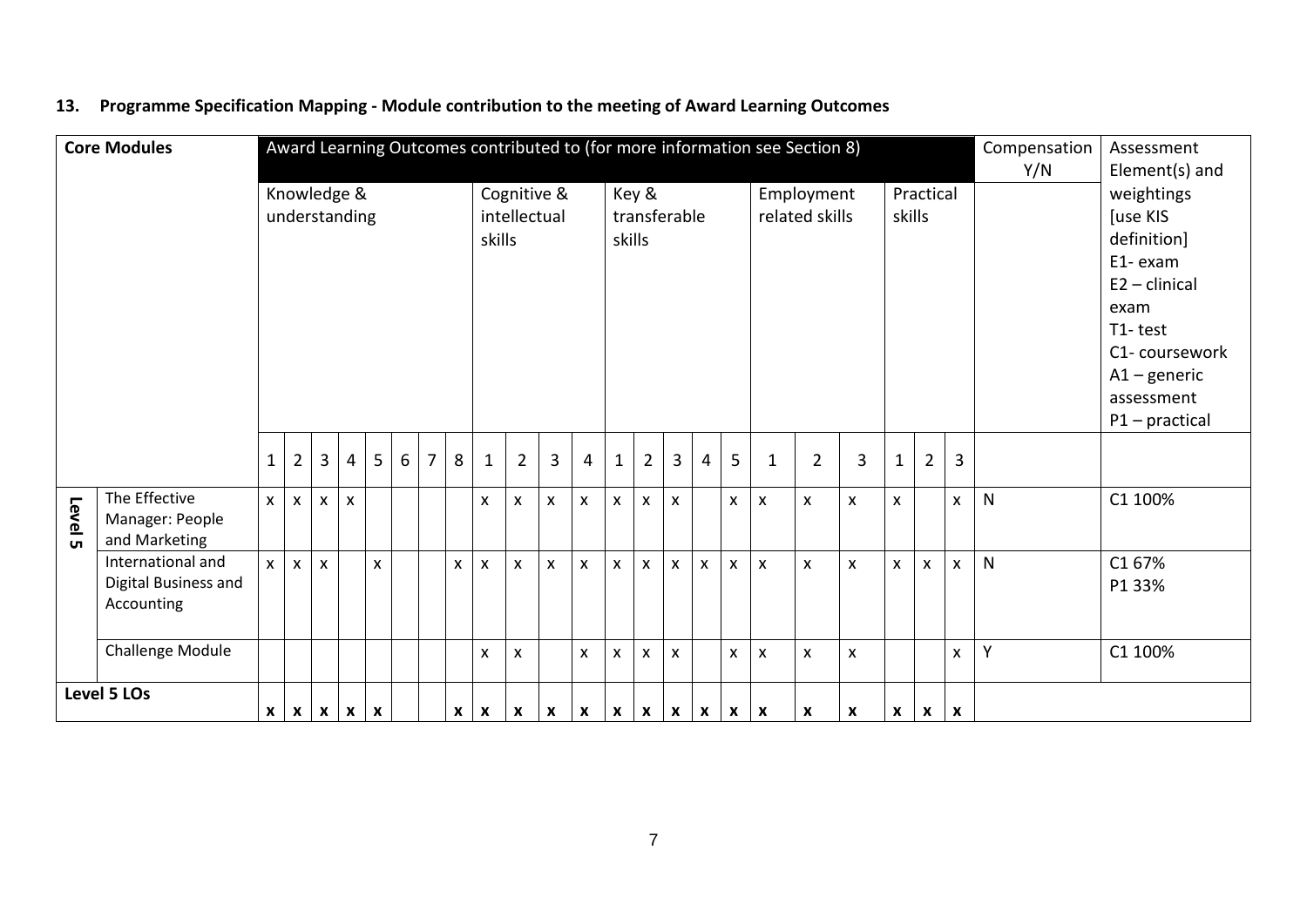|         | <b>Core Modules</b>                   | Award Learning Outcomes contributed to (for more information see Section 8) |                           |                |                           |              |              |                           |                           |                    |                    |                           |                           |                    |                           | Compensation<br>Assessment<br>Y/N<br>Element(s) and |              |                           |                          |                           |                           |              |                           |                           |              |                  |
|---------|---------------------------------------|-----------------------------------------------------------------------------|---------------------------|----------------|---------------------------|--------------|--------------|---------------------------|---------------------------|--------------------|--------------------|---------------------------|---------------------------|--------------------|---------------------------|-----------------------------------------------------|--------------|---------------------------|--------------------------|---------------------------|---------------------------|--------------|---------------------------|---------------------------|--------------|------------------|
|         |                                       | Knowledge &                                                                 |                           |                |                           |              |              |                           |                           |                    |                    | Cognitive &               |                           |                    | Key &                     |                                                     |              |                           |                          | Employment                |                           |              | Practical                 |                           |              | weightings       |
|         |                                       |                                                                             | understanding             |                |                           |              |              |                           |                           |                    | intellectual       |                           |                           |                    | transferable              |                                                     |              |                           | related skills<br>skills |                           |                           |              |                           |                           |              | <b>[use KIS</b>  |
|         |                                       |                                                                             |                           |                |                           |              |              |                           |                           | skills             |                    |                           |                           | skills             |                           |                                                     |              |                           |                          |                           |                           |              |                           |                           |              | definition]      |
|         |                                       |                                                                             |                           |                |                           |              |              |                           |                           |                    |                    |                           |                           |                    |                           |                                                     |              |                           |                          |                           |                           |              | E1-exam                   |                           |              |                  |
|         |                                       |                                                                             |                           |                |                           |              |              |                           |                           |                    |                    |                           |                           |                    |                           |                                                     |              |                           |                          |                           |                           |              |                           |                           |              | $E2 -$ clinical  |
|         |                                       |                                                                             |                           |                |                           |              |              |                           |                           |                    |                    |                           |                           |                    |                           |                                                     |              |                           |                          |                           |                           |              |                           |                           |              | exam             |
|         |                                       |                                                                             |                           |                |                           |              |              |                           |                           |                    |                    |                           |                           |                    |                           |                                                     |              |                           |                          |                           |                           |              | T1-test                   |                           |              |                  |
|         |                                       |                                                                             |                           |                |                           |              |              |                           |                           |                    |                    |                           |                           |                    |                           |                                                     |              |                           |                          |                           |                           |              |                           |                           |              | C1-coursework    |
|         |                                       |                                                                             |                           |                |                           |              |              |                           |                           |                    |                    |                           |                           |                    |                           |                                                     |              |                           |                          |                           |                           |              |                           |                           |              | $A1 -$ generic   |
|         |                                       |                                                                             |                           |                |                           |              |              |                           |                           |                    |                    |                           |                           |                    |                           |                                                     |              |                           |                          |                           |                           |              |                           |                           |              | assessment       |
|         |                                       |                                                                             |                           |                |                           |              |              |                           |                           |                    |                    |                           |                           |                    |                           |                                                     |              |                           |                          |                           |                           |              |                           |                           |              | $P1$ – practical |
|         |                                       |                                                                             |                           |                |                           |              |              |                           |                           |                    |                    |                           |                           |                    |                           |                                                     |              |                           |                          |                           |                           |              |                           |                           |              |                  |
|         |                                       | $\mathbf{1}$                                                                | $\overline{2}$            | 3              | $\overline{4}$            | 5            | 6            | $\overline{7}$            | 8                         | $\mathbf{1}$       | $\overline{2}$     | $\overline{3}$            | 4                         | $\mathbf{1}$       | $\overline{2}$            | 3                                                   | 4            | 5                         | $\mathbf{1}$             | $\overline{2}$            | 3                         | $\mathbf{1}$ | $\overline{2}$            | $\overline{3}$            |              |                  |
|         | International                         | $\mathsf{x}$                                                                | $\mathsf{X}$              | $\mathsf{x}$   | $\mathsf{x}$              |              | $\mathsf{X}$ | $\mathsf{x}$              | $\mathsf{x}$              | $\mathsf{x}$       | $\mathsf{x}$       | $\boldsymbol{\mathsf{x}}$ | $\boldsymbol{\mathsf{x}}$ | $\mathsf{x}$       | $\mathsf{x}$              | $\mathsf{X}$                                        |              | $\mathsf{x}$              | $\pmb{\times}$           | $\boldsymbol{\mathsf{x}}$ | $\mathsf{x}$              | $\mathsf{x}$ | $\mathsf{x}$              | X                         | $\mathsf{N}$ | E145%            |
| Level 6 | Strategy and                          |                                                                             |                           |                |                           |              |              |                           |                           |                    |                    |                           |                           |                    |                           |                                                     |              |                           |                          |                           |                           |              |                           |                           |              | C1 45%           |
|         | <b>Business</b>                       |                                                                             |                           |                |                           |              |              |                           |                           |                    |                    |                           |                           |                    |                           |                                                     |              |                           |                          |                           |                           |              |                           |                           |              | P1 10%           |
|         | Improvement                           |                                                                             |                           |                |                           |              |              |                           |                           |                    |                    |                           |                           |                    |                           |                                                     |              |                           |                          |                           |                           |              |                           |                           |              |                  |
|         | HRM in a Global<br>Context            | $\mathsf{x}$                                                                | $\pmb{\times}$            | $\pmb{\times}$ |                           |              | X            |                           | $\pmb{\mathsf{X}}$        | $\pmb{\mathsf{X}}$ | $\pmb{\mathsf{x}}$ | $\pmb{\times}$            | $\boldsymbol{\mathsf{x}}$ | $\pmb{\mathsf{X}}$ | $\pmb{\mathsf{x}}$        | $\pmb{\mathsf{X}}$                                  |              | $\pmb{\times}$            | $\pmb{\mathsf{X}}$       | $\pmb{\times}$            | $\pmb{\mathsf{X}}$        | X            |                           | X                         | Y            | C1 100%          |
|         | Enterprise,                           | $\overline{\mathsf{x}}$                                                     | $\mathsf{x}$              |                |                           | $\mathsf{x}$ |              | $\mathsf{x}$              |                           | $\mathsf{x}$       | $\mathsf{x}$       | $\boldsymbol{\mathsf{x}}$ | $\boldsymbol{\mathsf{x}}$ | X                  | $\mathsf{x}$              | $\mathsf{X}$                                        |              | $\mathsf{x}$              | $\pmb{\times}$           | $\boldsymbol{\mathsf{x}}$ | $\boldsymbol{\mathsf{x}}$ | X.           |                           | $\mathsf{x}$              | $\mathsf{Y}$ | C1 60%           |
|         | Innovation and<br>Creativity          |                                                                             |                           |                |                           |              |              |                           |                           |                    |                    |                           |                           |                    |                           |                                                     |              |                           |                          |                           |                           |              |                           |                           |              | P1 40%           |
|         | <b>Global Marketing</b><br>Management | $\mathsf{x}$                                                                | $\boldsymbol{\mathsf{X}}$ | $\mathsf{x}$   |                           |              |              |                           | X                         | X                  | $\mathsf{x}$       | $\boldsymbol{\mathsf{x}}$ | $\boldsymbol{\mathsf{x}}$ | $\mathsf{x}$       | $\mathsf{x}$              | $\mathsf{x}$                                        |              | $\mathsf{x}$              | $\pmb{\times}$           | $\boldsymbol{\mathsf{x}}$ | $\pmb{\times}$            | $\mathsf{X}$ |                           | X                         | $\mathsf{Y}$ | C1 100%          |
|         | Level 6 LOs                           |                                                                             |                           |                |                           |              |              |                           |                           |                    |                    |                           |                           |                    |                           |                                                     |              |                           |                          |                           |                           |              |                           |                           |              |                  |
|         |                                       | $\mathbf{x}$                                                                | $\boldsymbol{\mathsf{x}}$ | $\mathbf{x}$   | $\boldsymbol{\mathsf{x}}$ | $\mathbf{x}$ | $\mathsf{x}$ | $\boldsymbol{\mathsf{x}}$ | $\boldsymbol{\mathsf{x}}$ | X                  | X                  | $\pmb{\mathsf{X}}$        | $\boldsymbol{\mathsf{x}}$ | X                  | $\boldsymbol{\mathsf{x}}$ | X                                                   |              | X                         | $\boldsymbol{x}$         | X                         | X                         | X            |                           | X                         |              |                  |
|         | <b>Confirmed Award LOs</b>            |                                                                             |                           |                |                           |              |              |                           |                           |                    |                    |                           |                           |                    |                           |                                                     |              |                           |                          |                           |                           |              |                           |                           |              |                  |
|         |                                       | $x \mid x \mid x \mid x \mid x \mid x$<br>$x \mid x \mid x$<br>$\mathbf{x}$ |                           |                |                           |              |              |                           |                           |                    |                    | $\boldsymbol{x}$          | $\mathbf{x}$              | $\mathbf{x}$       | $\mathbf{x}$              | $\mathbf{x}$                                        | $\mathbf{x}$ | $\boldsymbol{\mathsf{x}}$ | X                        | $\pmb{\mathsf{x}}$        | X                         | $\mathbf{x}$ | $\boldsymbol{\mathsf{x}}$ | $\boldsymbol{\mathsf{x}}$ |              |                  |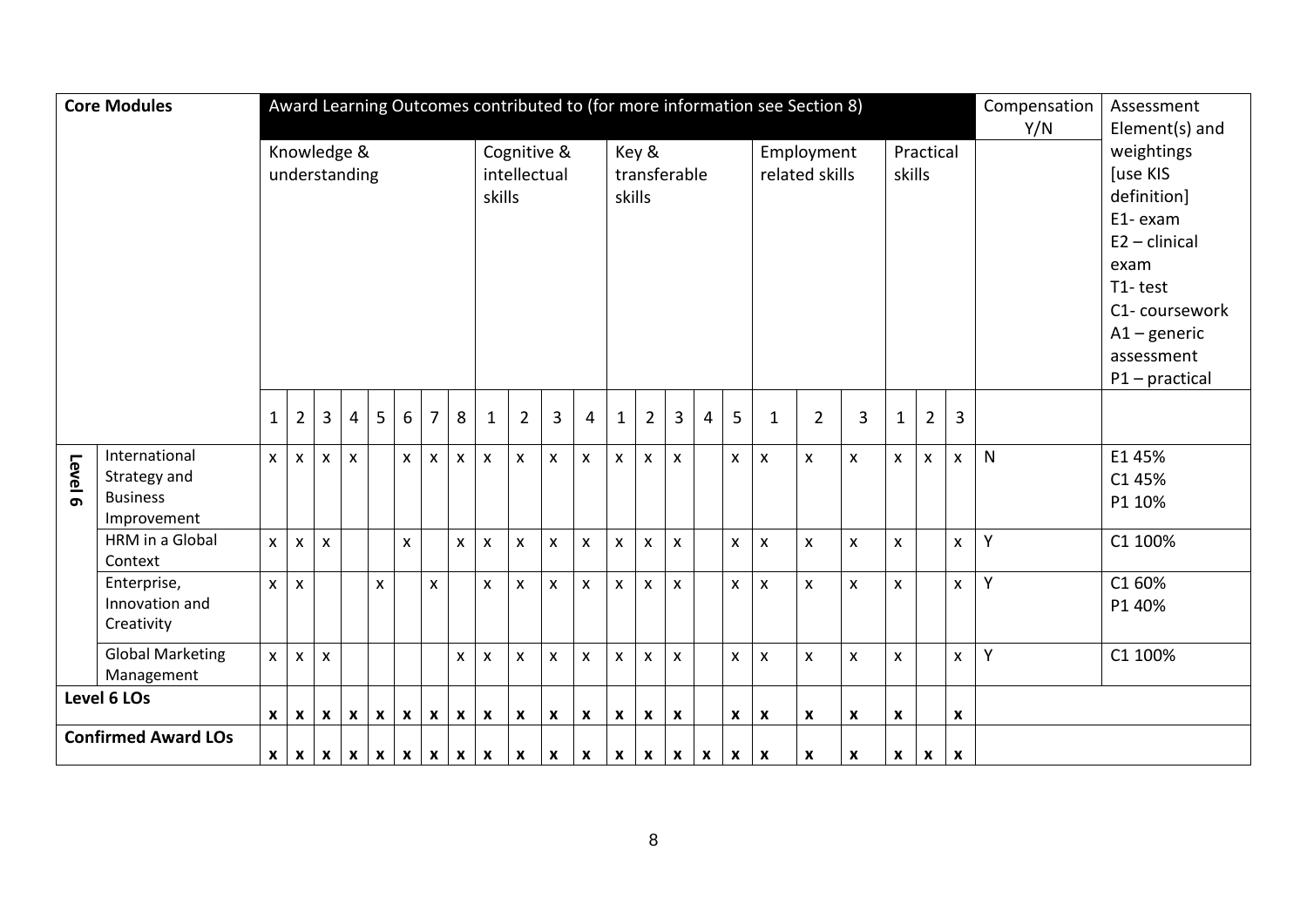|                                                                                              | <b>Elective Modules</b>     | Award Learning Outcomes contributed to (for more information see Section 8) |                |                           |                |   |   |   |                           |                           |                |                |                           |              |                           | Compensation              | Assessment     |                           |                           |                    |                    |              |                |                    |                  |                 |
|----------------------------------------------------------------------------------------------|-----------------------------|-----------------------------------------------------------------------------|----------------|---------------------------|----------------|---|---|---|---------------------------|---------------------------|----------------|----------------|---------------------------|--------------|---------------------------|---------------------------|----------------|---------------------------|---------------------------|--------------------|--------------------|--------------|----------------|--------------------|------------------|-----------------|
|                                                                                              |                             |                                                                             |                |                           |                |   |   |   |                           |                           |                |                |                           |              |                           |                           |                |                           |                           |                    |                    |              |                |                    | Y/N              | Element(s) and  |
|                                                                                              |                             |                                                                             | Knowledge &    |                           |                |   |   |   |                           |                           | Cognitive &    |                |                           |              | Key &                     |                           |                |                           |                           | Employment         |                    |              | Practical      |                    |                  | weightings      |
|                                                                                              |                             |                                                                             | understanding  |                           |                |   |   |   |                           |                           | intellectual   |                |                           |              | transferable              |                           |                |                           | related skills<br>skills  |                    |                    |              |                |                    |                  | [use KIS        |
|                                                                                              |                             |                                                                             |                |                           |                |   |   |   |                           | skills                    |                |                |                           |              | skills                    |                           |                |                           |                           |                    |                    |              |                |                    |                  | definition]     |
|                                                                                              |                             |                                                                             |                |                           |                |   |   |   |                           |                           |                |                |                           |              |                           |                           |                |                           |                           |                    |                    |              |                |                    |                  | E1-exam         |
|                                                                                              |                             |                                                                             |                |                           |                |   |   |   |                           |                           |                |                |                           |              |                           |                           |                |                           |                           |                    |                    |              |                |                    |                  | $E2$ – clinical |
|                                                                                              |                             |                                                                             |                |                           |                |   |   |   |                           |                           |                |                |                           |              |                           |                           |                |                           |                           |                    |                    |              |                |                    |                  | exam            |
|                                                                                              |                             |                                                                             |                |                           |                |   |   |   |                           |                           |                |                |                           |              |                           |                           |                |                           |                           |                    |                    |              |                |                    |                  | T1-test         |
|                                                                                              |                             |                                                                             |                |                           |                |   |   |   |                           |                           |                |                |                           |              |                           |                           |                |                           |                           |                    |                    |              |                |                    |                  | C1-coursework   |
|                                                                                              |                             |                                                                             |                |                           |                |   |   |   |                           |                           |                |                |                           |              |                           |                           |                |                           |                           |                    |                    |              |                |                    |                  | $A1 -$ generic  |
|                                                                                              |                             |                                                                             |                |                           |                |   |   |   |                           |                           |                |                |                           |              |                           |                           |                |                           |                           |                    |                    |              |                |                    |                  | assessment      |
|                                                                                              |                             |                                                                             |                |                           |                |   |   |   |                           |                           |                |                |                           |              |                           |                           |                |                           |                           |                    |                    |              |                |                    | $P1$ – practical |                 |
|                                                                                              |                             |                                                                             |                |                           |                |   |   |   |                           |                           |                |                |                           |              |                           |                           |                |                           |                           |                    |                    |              |                |                    |                  |                 |
|                                                                                              |                             | $\mathbf 1$                                                                 | $\overline{2}$ | $\overline{3}$            | $\overline{4}$ | 5 | 6 | 7 | 8                         | $\mathbf 1$               | $\overline{2}$ | $\overline{3}$ | $\overline{4}$            | $\mathbf{1}$ | $\overline{2}$            | $\overline{3}$            | $\overline{4}$ | 5                         | $\mathbf{1}$              | $\overline{2}$     | $\overline{3}$     | $\mathbf{1}$ | $\overline{2}$ | $\overline{3}$     |                  |                 |
|                                                                                              | <b>International Supply</b> | $\mathsf{x}^-$                                                              | $\mathsf{X}$   | $\mathsf{x}$              |                | X |   |   | $\boldsymbol{\mathsf{x}}$ | X                         | X              | X              | $\boldsymbol{\mathsf{x}}$ | X            | $\boldsymbol{\mathsf{x}}$ | $\pmb{\mathsf{X}}$        |                | $\mathsf{x}$              | $\pmb{\times}$            | $\pmb{\mathsf{X}}$ | $\pmb{\mathsf{X}}$ | X            |                | $\pmb{\mathsf{X}}$ | Y                | C1 100%         |
| Level 5                                                                                      | Chain Management            |                                                                             |                |                           |                |   |   |   |                           |                           |                |                |                           |              |                           |                           |                |                           |                           |                    |                    |              |                |                    |                  |                 |
|                                                                                              | <b>International Trade</b>  |                                                                             | $\mathsf{X}$   | $\boldsymbol{\mathsf{x}}$ |                |   |   |   | $\pmb{\times}$            | X                         | X              | X              | X                         | X            | $\boldsymbol{\mathsf{x}}$ | X                         | $\mathsf{X}$   | X                         | X                         | X                  | $\pmb{\mathsf{X}}$ | X            |                | $\pmb{\mathsf{X}}$ | Y                | C1 100%         |
|                                                                                              | and International           |                                                                             |                |                           |                |   |   |   |                           |                           |                |                |                           |              |                           |                           |                |                           |                           |                    |                    |              |                |                    |                  |                 |
|                                                                                              | Finance                     |                                                                             |                |                           |                |   |   |   |                           |                           |                |                |                           |              |                           |                           |                |                           |                           |                    |                    |              |                |                    |                  |                 |
|                                                                                              | Professional and            |                                                                             |                |                           |                |   |   |   |                           | X                         | X              |                |                           | X            | X                         | $\mathsf{X}$              |                | $\boldsymbol{\mathsf{x}}$ | $\boldsymbol{\mathsf{X}}$ |                    |                    | $\mathsf{x}$ | X              | $\mathsf{x}$       | Y                | C1 100%         |
|                                                                                              | Academic                    |                                                                             |                |                           |                |   |   |   |                           |                           |                |                |                           |              |                           |                           |                |                           |                           |                    |                    |              |                |                    |                  |                 |
|                                                                                              | Communication               |                                                                             |                |                           |                |   |   |   |                           |                           |                |                |                           |              |                           |                           |                |                           |                           |                    |                    |              |                |                    |                  |                 |
| Level 5 LOs<br>$\boldsymbol{\mathsf{x}}$<br>$\boldsymbol{x}$<br>$\mathbf{x}$<br>$\mathbf{x}$ |                             |                                                                             |                |                           |                |   |   |   | $\mathbf{x}$              | $\boldsymbol{\mathsf{x}}$ | X              | X              | $\boldsymbol{x}$          | $\mathbf{x}$ | $\mathbf{x}$              | $\boldsymbol{\mathsf{x}}$ | $\mathbf{X}$   | $\mathbf{x}$              | $\mathbf{x}$              | X                  | X                  | $\mathbf{x}$ | $x \mid x$     |                    |                  |                 |